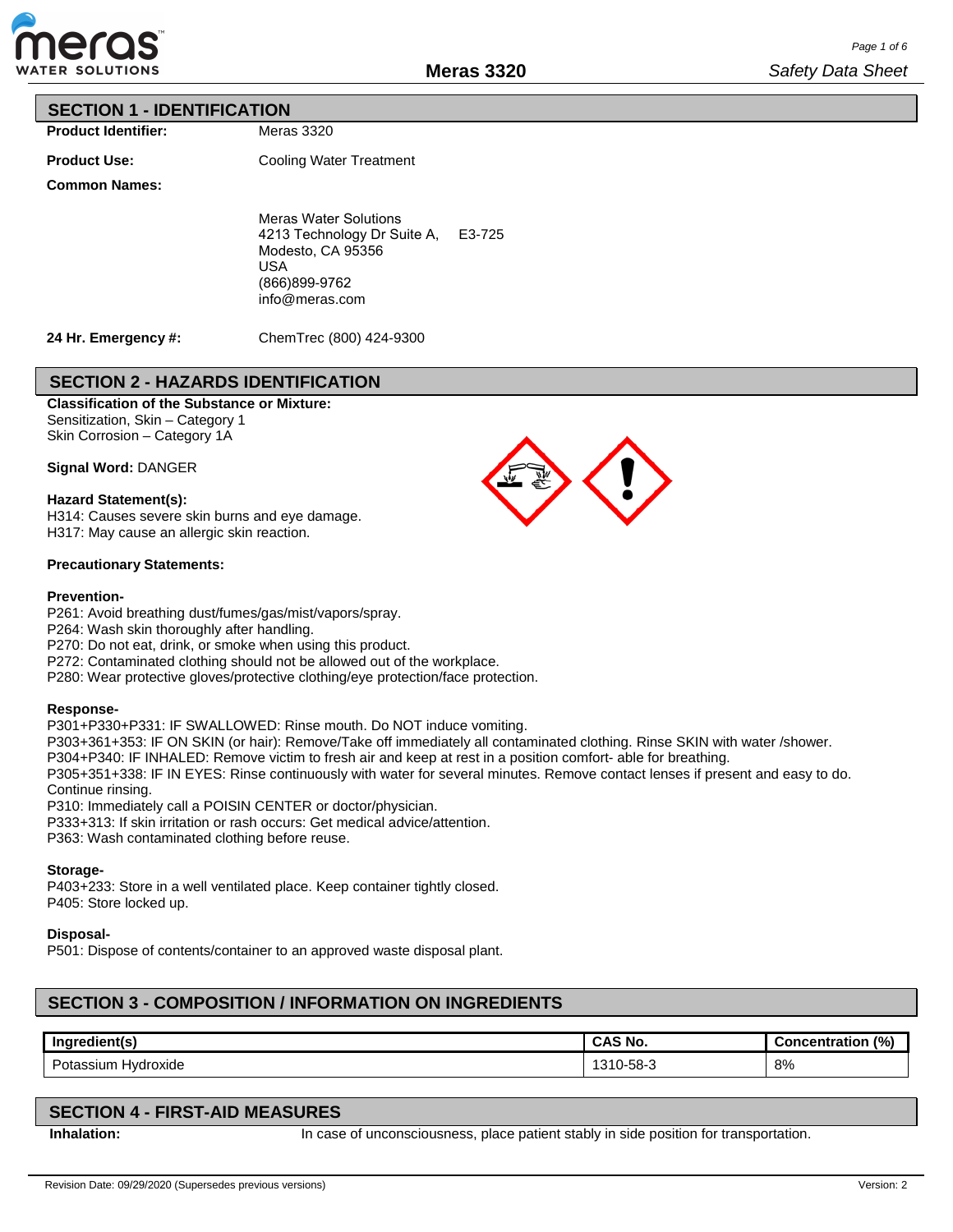| <b>meras</b>                                                                  |                                                                                                       | Page 2 of 6              |
|-------------------------------------------------------------------------------|-------------------------------------------------------------------------------------------------------|--------------------------|
| <b>WATER SOLUTIONS</b>                                                        | <b>Meras 3320</b>                                                                                     | <b>Safety Data Sheet</b> |
| <b>Skin Contact:</b>                                                          | Immediately wash with water and soap and rinse thoroughly.                                            |                          |
| <b>Eve Contact:</b>                                                           | Rinse opened eye for several minutes under running water. If symptoms persist, consult a<br>doctor.   |                          |
| Ingestion:                                                                    | If symptoms persist, consult doctor.                                                                  |                          |
| <b>Most Important Symptoms And</b><br><b>Effects, Both Acute And Delayed:</b> | Persons with pre-existing skin disorders may be more susceptible to the effects of this<br>substance. |                          |

**Treatment Needed:** No data available. **SECTION 5 - FIRE-FIGHTING MEASURES**<br>**Suitable Extinguishing Equipment:** Dry Chemical **Suitable Extinguishing Equipment:** Carbon Dioxide Water Fog Foam

**Special Hazards Arising From The Substance Or Mixture:** No data available.

**Special Protective Equipment And** 

**Indication Of Any Immediate Medical Attention And Special** 

> Avoid breathing fire vapor. Firefighters should wear an approved self-contained breathing apparatus (SCBA). Use water spray to cool unopened containers. Use caution. See Section 7 for more information on safe handling.

See Section 8 for more information on personal protection equipment. See Section 13 for disposal information.

# **SECTION 6 - ACCIDENTAL RELEASE MEASURES**

| <b>Personal Precautions, Protective</b><br><b>Equipment, And Emergency</b> |                                                                                                                                                                                                                                                                                                                            |
|----------------------------------------------------------------------------|----------------------------------------------------------------------------------------------------------------------------------------------------------------------------------------------------------------------------------------------------------------------------------------------------------------------------|
| <b>Procedures:</b>                                                         | Wear appropriate PPE.<br>Keep from contacting skin or eyes.<br>Ensure adequate ventilation.<br>Evacuate personnel to safe areas.<br>Stay upwind of spilled material.                                                                                                                                                       |
| <b>Environmental Precautions:</b>                                          | Prevent further release (leakage/spillage) if safe to do so.<br>Do not allow product to enter drains.<br>Do not allow to drain to environment.                                                                                                                                                                             |
| <b>Methods And Materials For</b><br><b>Containments And Cleaning Up:</b>   | Absorb with liquid-binding material (sand, diatomite, acid binders, universal binders, saw dust)<br>or pillows, pads, and absorbing berms.<br>Dilute with plenty of water.<br>Dispose of contaminated material according to Section 13. Ensure adequate ventilation.<br>Following product recovery, flush area with water. |
| <b>Reference To Other Sections:</b>                                        | See Section 7 for information on safe handling.<br>See Section 8 for information on personal protection equipment.<br>See Section 13 for information on proper disposal.                                                                                                                                                   |

| <b>SECTION 7 - HANDLING AND STORAGE</b>                                     |                                                   |  |  |  |  |  |
|-----------------------------------------------------------------------------|---------------------------------------------------|--|--|--|--|--|
| <b>Handling Precautions:</b>                                                | Avoid contact with eyes, skin, or clothing.       |  |  |  |  |  |
|                                                                             | Keep containers closed when not in use.           |  |  |  |  |  |
| Do not expose containers to open flame, excessive heat, or direct sunlight. |                                                   |  |  |  |  |  |
|                                                                             | Do not puncture or drop containers.               |  |  |  |  |  |
|                                                                             | Handle with care and avoid spillage on the floor. |  |  |  |  |  |
|                                                                             | Keep material out of reach of children.           |  |  |  |  |  |
|                                                                             | Keep material away from incompatible materials.   |  |  |  |  |  |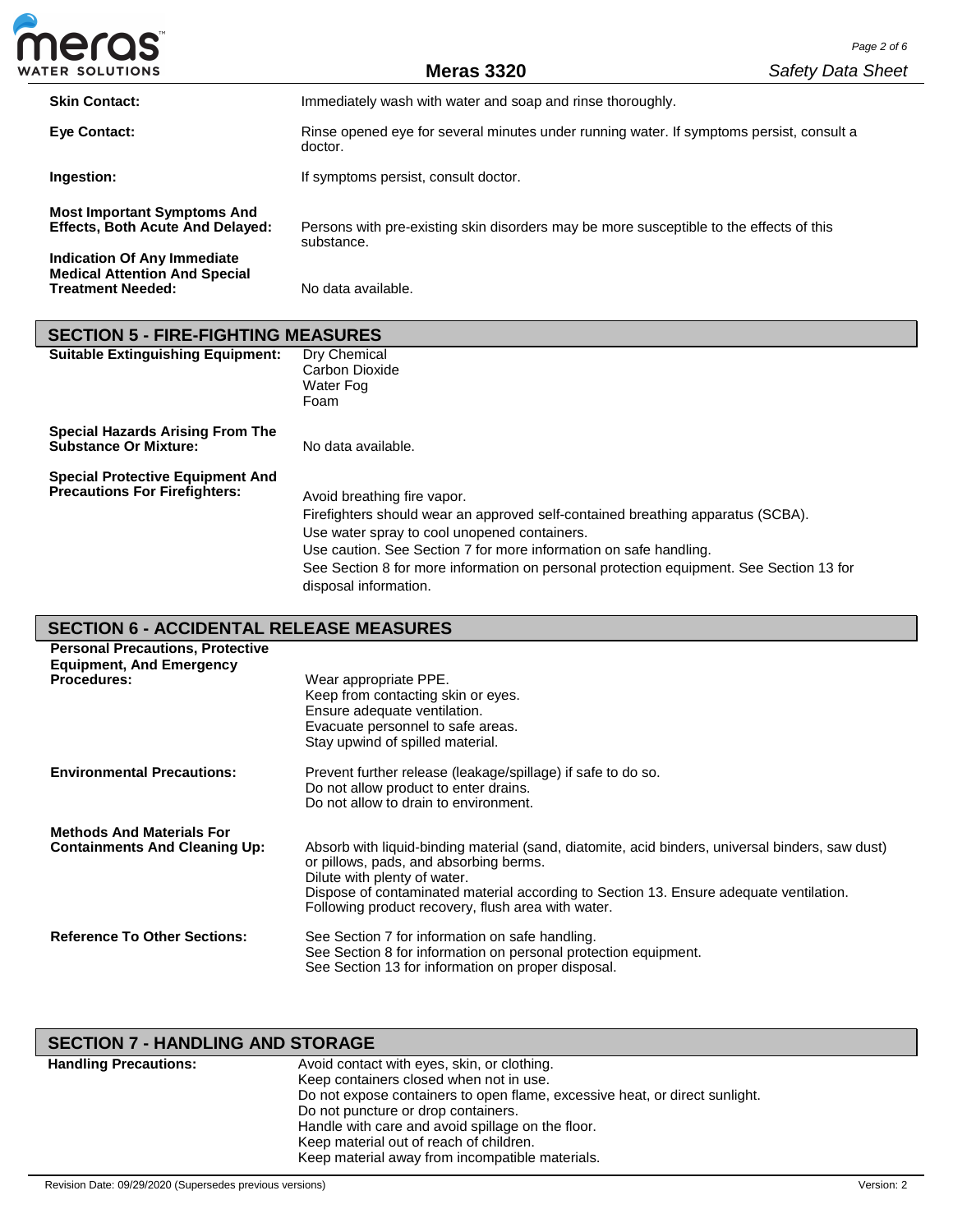

Wash thoroughly after handling. Ensure adequate ventilation.

| <b>Storage Requirements:</b> | Keep container tightly closed.    |
|------------------------------|-----------------------------------|
|                              | Avoid storage in direct sunlight. |
|                              | Store in a well-ventilated place. |

**Incompatible Materials:** No known incompatibles.

## **SECTION 8 - EXPOSURE CONTROLS / PERSONAL PROTECTION**

| <b>Exposure Limits:</b> |                |            |                    |             |              |                     |              |                |
|-------------------------|----------------|------------|--------------------|-------------|--------------|---------------------|--------------|----------------|
| Component(s)            | <u>CAS No.</u> |            | <u>OSHA</u>        |             | <b>NIOSH</b> |                     | <u>ACGIH</u> |                |
|                         |                | PEL        | Ceiling            | <u>STEL</u> | <u>REL</u>   | <u>Ceiling</u>      | $1 - v$      | <u>Ceiling</u> |
| Potassium Hydroxide     | 1310-58-3      | 2 mg/m $3$ | $2 \text{ mg/m}^3$ |             |              | 2 mg/m <sup>3</sup> |              | 2 mg/m $^3$    |

#### **Engineering Controls:**

All ventilation should be designed in accordance with OSHA standard (29 CFR 1910.94).

Use local exhaust at filling zones and where leakage and dust formation is probable. Use mechanical (general) ventilation for storage areas.

Use appropriate ventilation as required to keep Exposure Limits in Air below TLV & PEL limits.

#### **Personal Protective Equipment:**

All safety equipment should be tested and approved under appropriate government standards such as NIOSH (US) or EN 166 (EU). Type of protective equipment should be selected based on concentration amount and conditions of use of this material. Full-face vapor respirator may be required as backup to engineering controls when proper engineering controls are not in place to keep TLV and PEL limits below defined thresholds. Respiratory protection must comply with 29 CFR 1910.134.

Eye/Face-

•Safety goggles. •Full face shield.

Skin/Body-

•Gloves (PVC, neoprene, or nitrile).

•Chemical resistant clothing.

Respiratory-

•Air-purifying respirator, if thresholds are exceeded.

#### General Hygiene Considerations-

•Handle in accordance with good industrial hygiene and safety practice.

•Keep away from foodstuffs, beverages, and feed.

•Wash face, hands, and any exposed skin thoroughly after handling.

•Appropriately dispose of contaminated clothing; wash before re-use, if applicable.

•Avoid contact with eyes, skin, and clothing.

## **SECTION 9 - PHYSICAL AND CHEMICAL PROPERTIES**

| <b>Form: Liquid</b>                                   | Vapor Pressure (Mm Hg): No data available.                  |
|-------------------------------------------------------|-------------------------------------------------------------|
| Color: Clear                                          | Vapor Density: No data available.                           |
| <b>Odor: Sweetish</b>                                 | Relative Density: 9.9 lbs/gal                               |
| <b>pH:</b> 11.5                                       | <b>Specific Gravity: 1.19</b>                               |
| Melting/Freezing Point: No data available.            | <b>Solubility in Water: 100%</b>                            |
| Initial Boiling Point and Boiling Range: 212°F.       | Partition Coefficient (N-Octanol/Water): No data available. |
| <b>Flash Point:</b> No data available.                | Auto Ignition Temperature: No data available.               |
| <b>Evaporation Rate: No data available.</b>           | Decomposition Temperature: No data available.               |
| Flammability (Solid, Gas): No data available.         | Viscosity: No data available.                               |
| Upper/Lower Flammability or Explosive Limits: No data | Volatiles (% By Weight): No data available.                 |
| available.                                            | Volatile Organic Compounds (VOC's): No data available.      |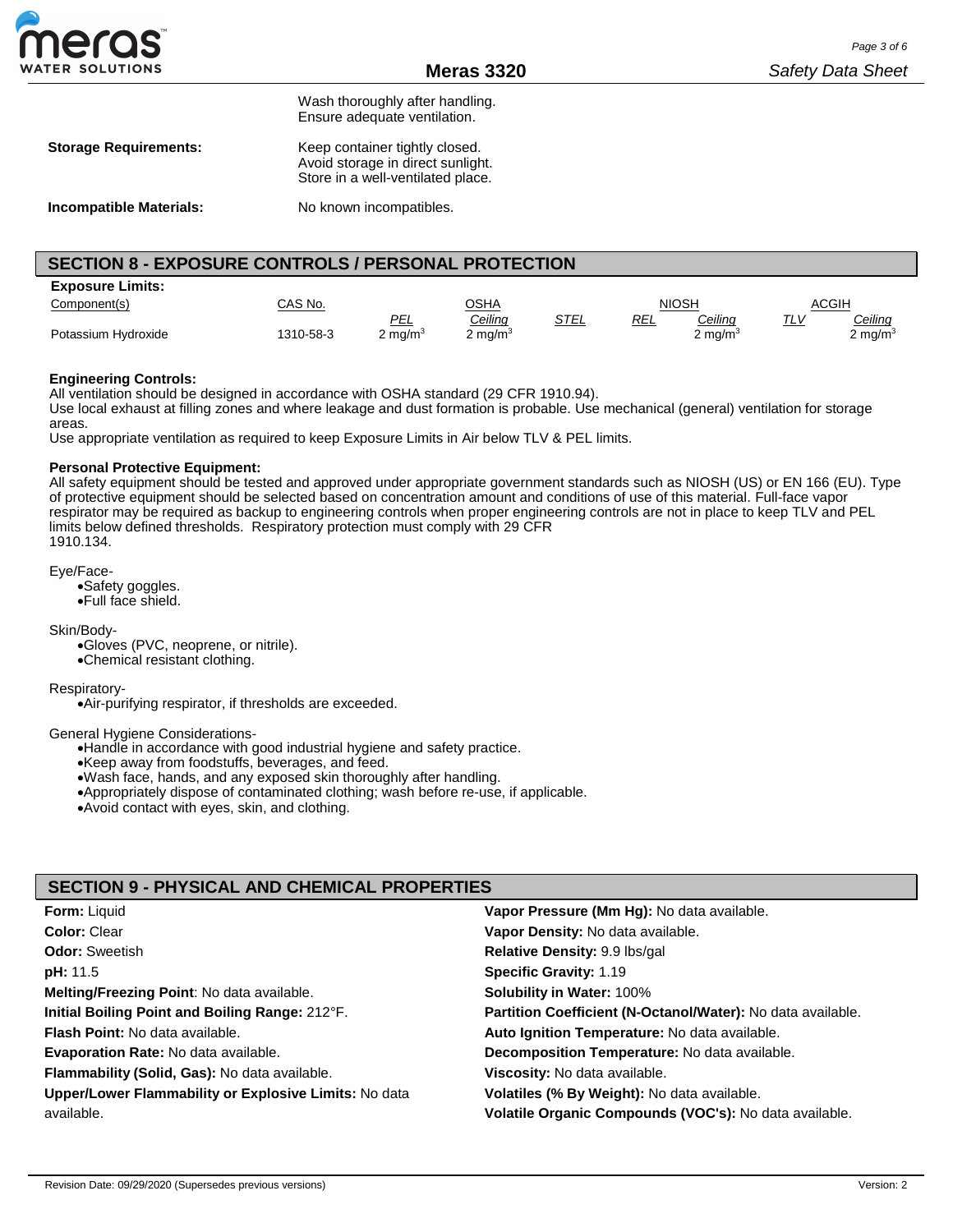

## **SECTION 10 - STABILITY AND REACTIVITY**

**Reactivity:** Not reactive under normal and ambient conditions.

**Chemical Stability:** Stable under normal and ambient conditions.

**Possibility of Hazardous Reactions:** No data available.

**Conditions to Avoid:** No data is available.

**Incompatible Materials:** No data is available

**Hazardous Decomposition Products:** No dangerous decomposition product known.

## **SECTION 11 - TOXICOLOGICAL INFORMATION**

| <b>Routes of Entry:</b>                                                             | Eyes, dermal, ingestion.                                                                             |
|-------------------------------------------------------------------------------------|------------------------------------------------------------------------------------------------------|
| <b>Acute Toxicity:</b><br>Potassium Hydroxide<br>Oral Toxicity (LD <sub>50</sub> )- | >273 mg/kg (Rat)                                                                                     |
| <b>Primary Eye Irritation:</b><br><b>Primary Skin Irritation:</b>                   | Strong caustic effect.<br>Strong caustic effect.                                                     |
| Sensitization:                                                                      | No data available.                                                                                   |
| Carcinogenicity:<br>IARC-<br>ACGIH-<br>NTP-<br>OSHA-                                | No ingredients listed.<br>No ingredients listed.<br>No ingredients listed.<br>No ingredients listed. |
| <b>Reproductive Toxicity:</b>                                                       | No data available.                                                                                   |
| <b>Specific Target Organ Toxicity-</b><br><b>Single Exposure:</b>                   | No data available.                                                                                   |
| <b>Specific Target Organ Toxicity-</b><br><b>Repeated Exposure:</b>                 | No data available.                                                                                   |
| <b>Aspiration Hazard:</b>                                                           | No data available.                                                                                   |

# **SECTION 12 - ECOLOGICAL INFORMATION**

| Ecotoxicity:<br>Toxicity to Fish $(LC_{50})$ -                              | Mosquito Fish (Gambusia Affinis): 80 mg/L (96 h).                                   |
|-----------------------------------------------------------------------------|-------------------------------------------------------------------------------------|
| Toxicity to Daphnia and Other<br>Aquatic Invertebrates (EC <sub>50</sub> )- | No data available.                                                                  |
| <b>Persistence and Degradability:</b>                                       | No data available.                                                                  |
| <b>Bioaccumulation Potential:</b>                                           | No data available.                                                                  |
| <b>Mobility in Soil:</b>                                                    | No data available.                                                                  |
| <b>Results of PBT and vPvB</b><br>Assessment:                               | This substance is not considered to be persistent, bioaccumulating nor toxic (PBT). |
| <b>Other Adverse Effects:</b>                                               | No data available.                                                                  |

# **SECTION 13 - DISPOSAL CONSIDERATIONS**

| <b>Recommendation:</b> | Hazardous wastes shall be managed responsibly.<br>Contact a licensed professional waste disposal service to dispose of this material.                                                                                                                  |
|------------------------|--------------------------------------------------------------------------------------------------------------------------------------------------------------------------------------------------------------------------------------------------------|
|                        | Disposal must comply will local, state, and federal regulations.<br>Do not discharge effluent containing this product into lakes, streams, ponds, estuaries, oceans, or<br>other waters unless in accordance with the requirements of an NPDES permit. |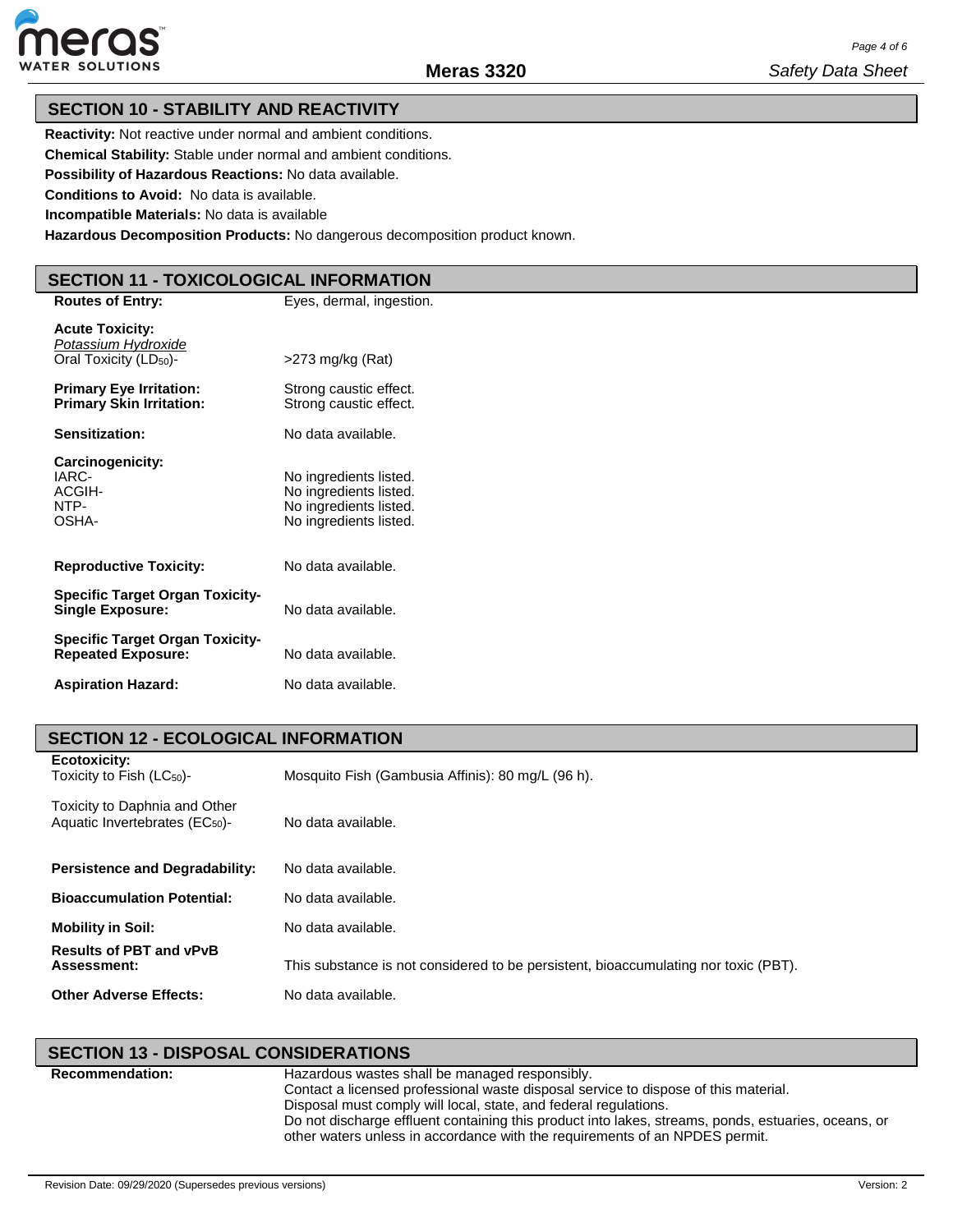

**Cleansing agent:** Water should be used as a cleansing agent to rinse empty containers and/or soiled PPE.

## **SECTION 14 - TRANSPORTATION INFORMATION**

## **US DOT**

UN Number: 1760 Class: 8 Packing Group: II Proper Shipping Name: UN1760, Corrosive liquid, n.o.s. (Potassium Hydroxide), 8, PG II Marine Pollutant: No

## **IMDG**

UN Number: 1760 Class: 8 Packing Group: II EMS-No: F-A, S-B Proper Shipping Name: UN1760, Corrosive liquid, n.o.s. (Potassium Hydroxide), 8, PG II

## **IATA**

UN Number: 1760 Class: 8 Packing Group: II Proper Shipping Name: UN1760, Corrosive liquid, n.o.s. (Potassium Hydroxide), 8, PG II







*Limited Quantity:* 1L *Excepted Quantity:* (E2) Inner Package: 30g/30mL; Outer Package: 500mg/500mL

## **SECTION 15 - REGULATORY INFORMATION**

# **EPA Registration No.:**

**Cal DPR Registration No.:**

|                           |           | <b>EPCRA EHS</b> |           | <b>CERCLA HS</b> | <b>CAA 112r</b> | <b>EPCRA 313</b> | Prop 65 Listed |
|---------------------------|-----------|------------------|-----------|------------------|-----------------|------------------|----------------|
| Listed Hazardous Chemical | CAS No.   | RQ (lbs)         | TPQ (lbs) | RQ (lbs)         | TQ (lbs)        |                  |                |
| Potassium Hydroxide       | 1310-58-3 |                  |           | 000.             |                 |                  |                |

**Legend** 

EPCRA- Emergency Planning and Community Right-to-Know Act CERCLA- Comprehensive Environmental Response, Compensation and Liability Act CAA- Clean Air Act RQ- Release Quantity TPQ- Threshold Planning Quantity EPA- Environmental Protection Agency DPR- Department of Pesticide Registration

# **SECTION 16 - OTHER INFORMATION**